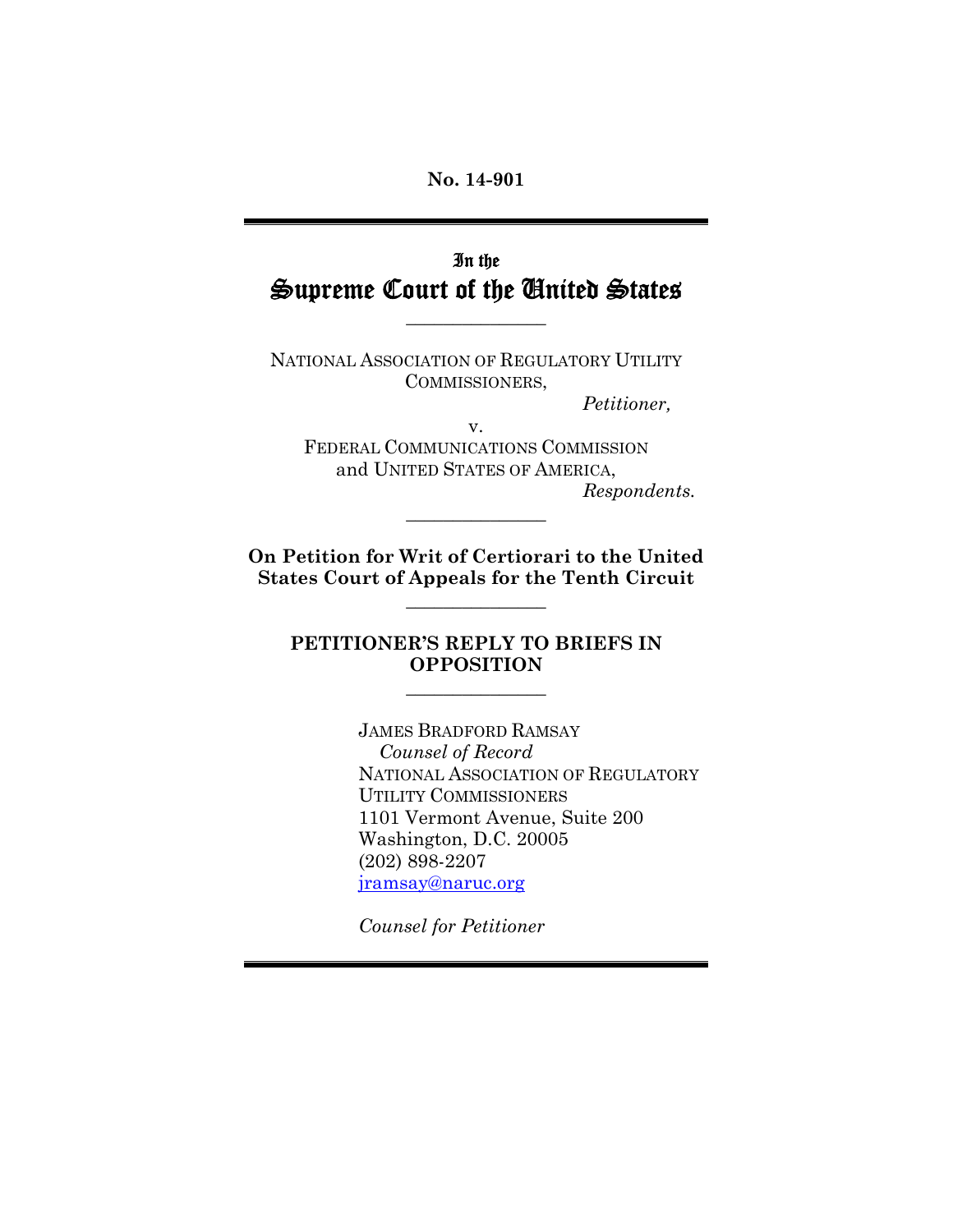# **TABLE OF CONTENTS**

### TABLE OF AUTHORITIES ................................... vi

| Both Oppositions Reinforce the Need to<br>$\mathbf{I}$ .<br>Grant Review to Examine the 10 <sup>th</sup>                                                                            |
|-------------------------------------------------------------------------------------------------------------------------------------------------------------------------------------|
| II. The Oppositions Highlight the $10th$<br>Circuit's Conflict with this Court's<br>Decision in <i>Iowa Utilities Board</i> and the<br>fractured logic of the FCC's construction of |
| III. Certiorari should be Granted to Settle the<br>Recurring Question of Proper Application                                                                                         |
|                                                                                                                                                                                     |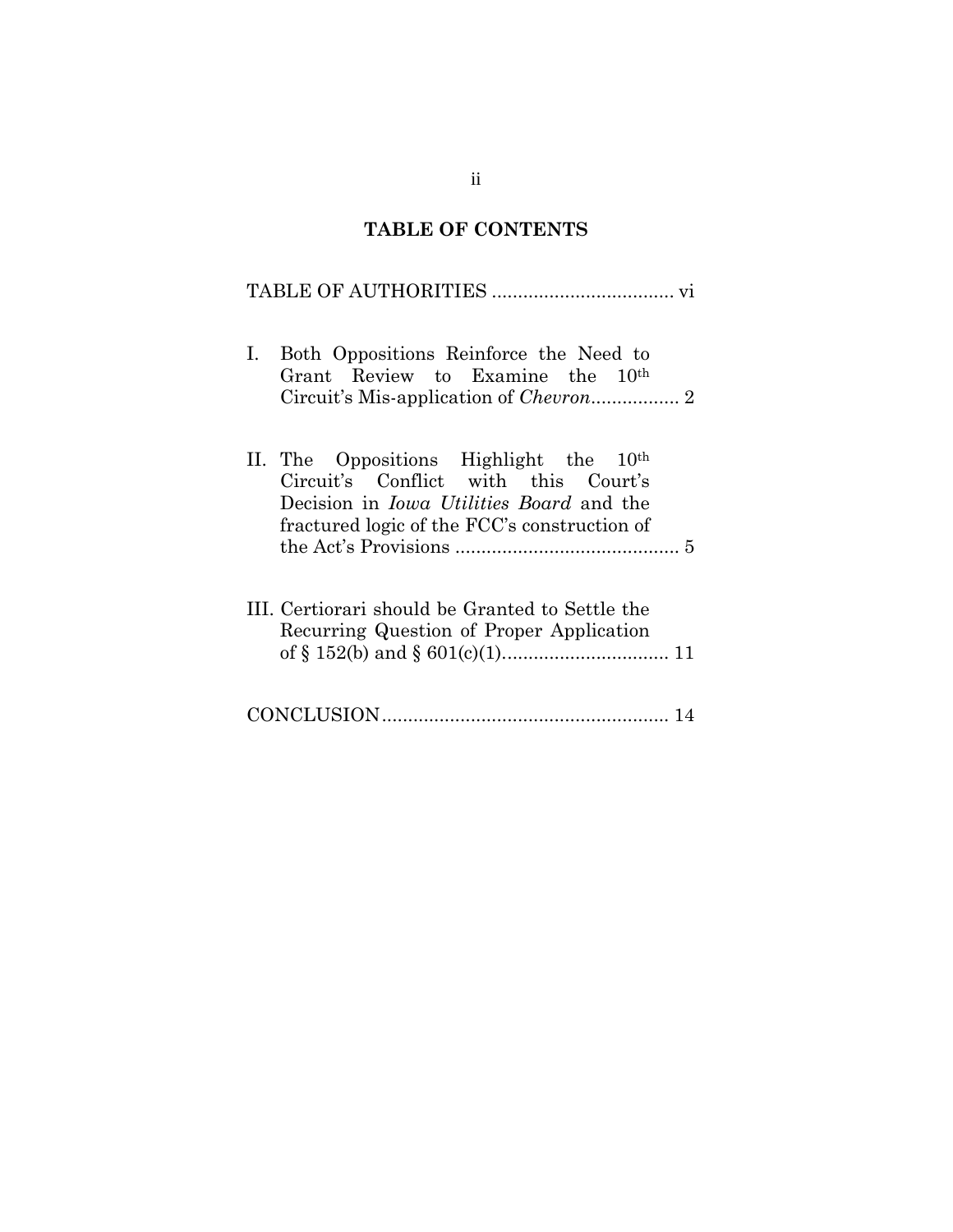#### **TABLE OF AUTHORITIES**

# **CASES**  *AT&T Corp. v. Iowa Utilities Bd.*  525 U.S. 366 (1999) ............... ii, 6, 7, 8, 9, 10, 11, 12, 13, 14 *Chevron U.S.A., Inc. v. Natural Resources Defense Council, Inc.*, 467 U.S. 837 (1984) ..................................... ii, 2, 3, 4, 5, 6, 7 *City of Arlington, Tex. v. F.C.C.,*  133 S. Ct. 1863(2013) .................... 1, 3, 4, 5, 7 *In re: FCC 11-161*, 753 F.3d 1015 (10th Cir. 2014).......................... 1 through 15 (inclusive) *Iowa Utilities Board v. FCC*, 219 F.3d 744 (8th Cir. 2000), *aff'd in part, rev'd in part by Verizon Commc'ns Inc. v. FCC*, 535 U.S. 467 (2002). ............................... 7, 12 *Louisiana Public Service Commission v. F.C.C.*, 476 U.S. 355 (1986) ..................................... 13

### **STATUTES/CODE CITATIONS**

| Communications Act of 1934, as amended by the            |
|----------------------------------------------------------|
| <i>Telecommunications Act of 1996</i> , Pub. L. No. 104- |
| 104, 110 Stat. 56 (1996)  ii, 3, 5, 6, 10, 11, 12, 13    |
|                                                          |
| 47 U.S.C. § 152 note (Pub. L.                            |
| No. 104-104 § $601(c)$ ii, 13, 14, 15                    |
|                                                          |
|                                                          |
|                                                          |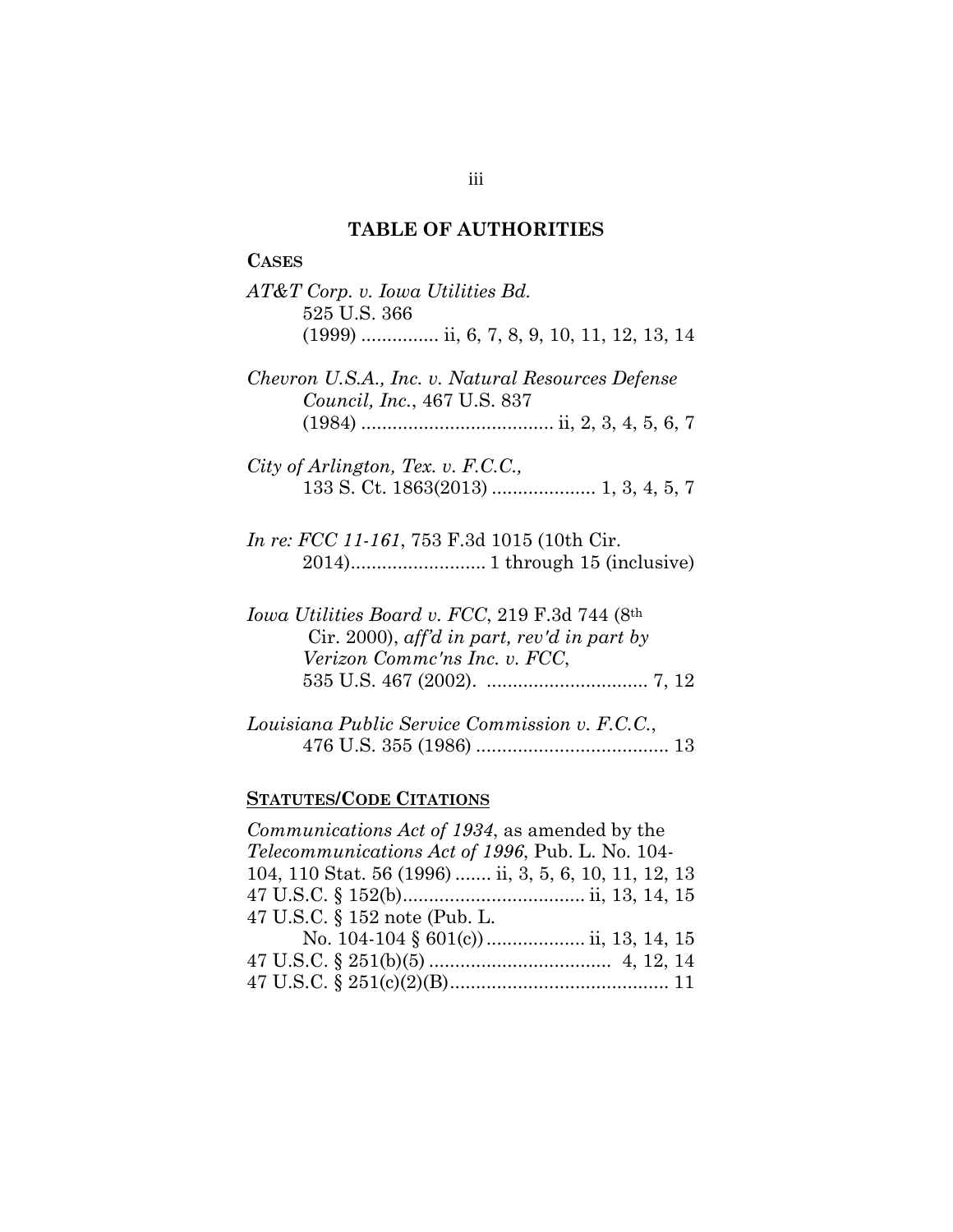### **FCC ADMINISTRATIVE DECISIONS**

*Connect America Fund*, Report and Order and Further Notice of Proposed Rulemaking, 26 F.C.C. Rcd 17663 (2011)3, 4, 6, 8, 10, 12, 14

### **MISCELLANEOUS**

| Joint Intercarrier Compensation Principal Brief of |  |
|----------------------------------------------------|--|
| Petitioners, Filed July 17, 2013 in $10th$ Circuit |  |
|                                                    |  |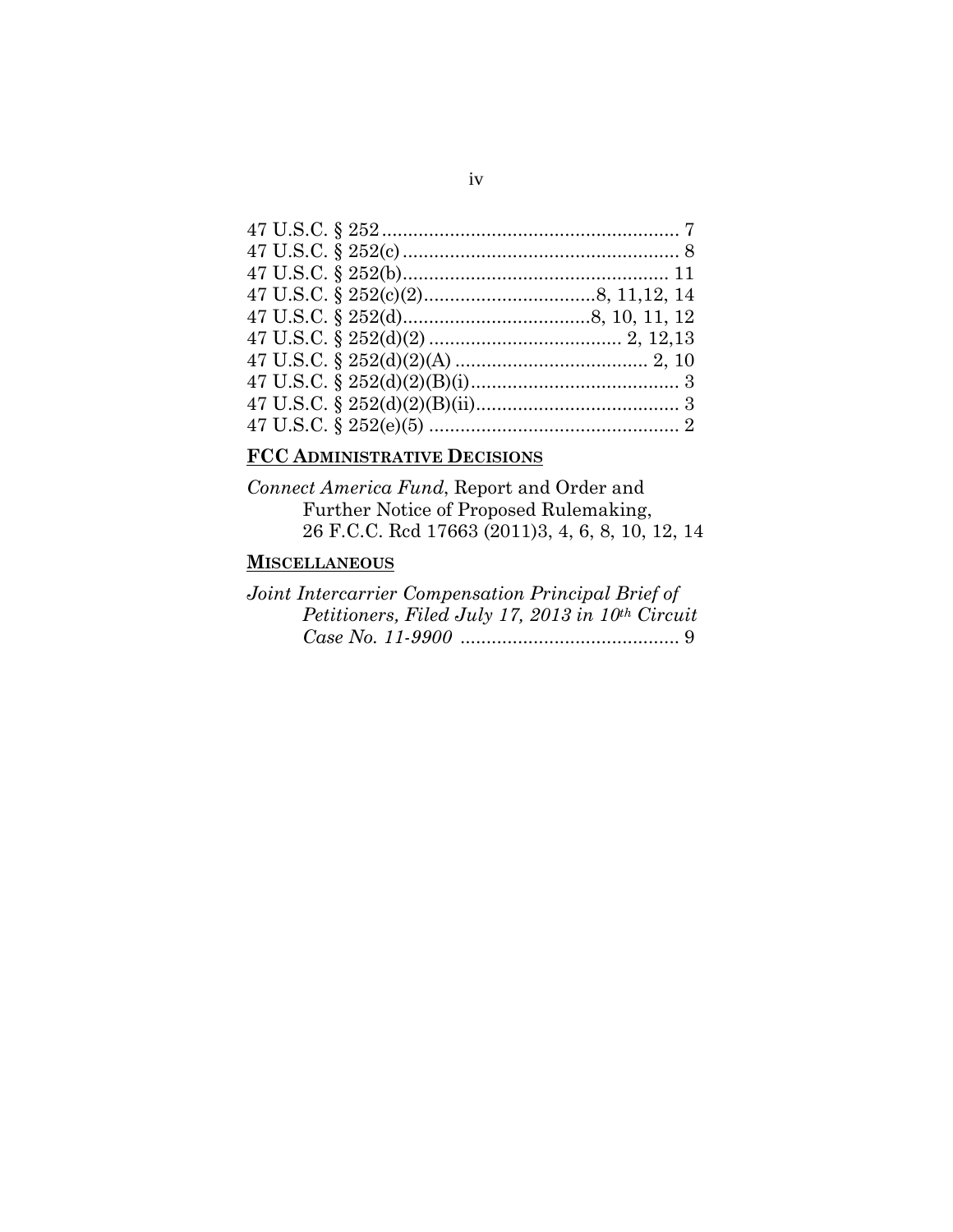#### **PETITIONERS REPLY**

The 10<sup>th</sup> Circuit's decision<sup>1</sup> attracted four petitions for certiorari. The *Brief for the Federal Respondents in Opposition (*FCC Br./FCC) and the *Brief for Respondents AT&T, Sprint, T-mobile, Verizon, Verizon Wireless and Vonage in Opposition* (AT&T Br./AT&T) claim all lack merit.

 Although there are *four* petitions, the FCC elected to spend *over half* their "argument" attacking NARUC's petition. AT&T spent its *entire* word allotment on NARUC's request.

There is a reason for those choices.

 Both oppositions highlight the need for review by what they choose to present as arguments and by what they fail completely to address.

 Neither provides any substantive response to Petitioner's critique of the 10<sup>th</sup> Circuit's failure to provide the rigorous statutory analysis required by *City of Arlington, Texas v. F.C.C.,2* to determine

 $\overline{a}$ 

The fox-in-the-henhouse syndrome is to be avoided . . . by taking seriously, and applying rigorously . . . statutory limits on agencies' authority. Where Congress has established a clear line, the agency cannot go beyond it; and where Congress has established an ambiguous line, the agency can go no further than the ambiguity will fairly allow.

<sup>&</sup>lt;sup>1</sup> *In re: FCC 11-161*, 753 F.3d 1015 (10<sup>th</sup> Cir. 2014)..

<sup>2</sup> *City of Arlington, Tex. v. F.C.C.,* 133 S. Ct. 1863, 1874 (2013)(*Arlington*)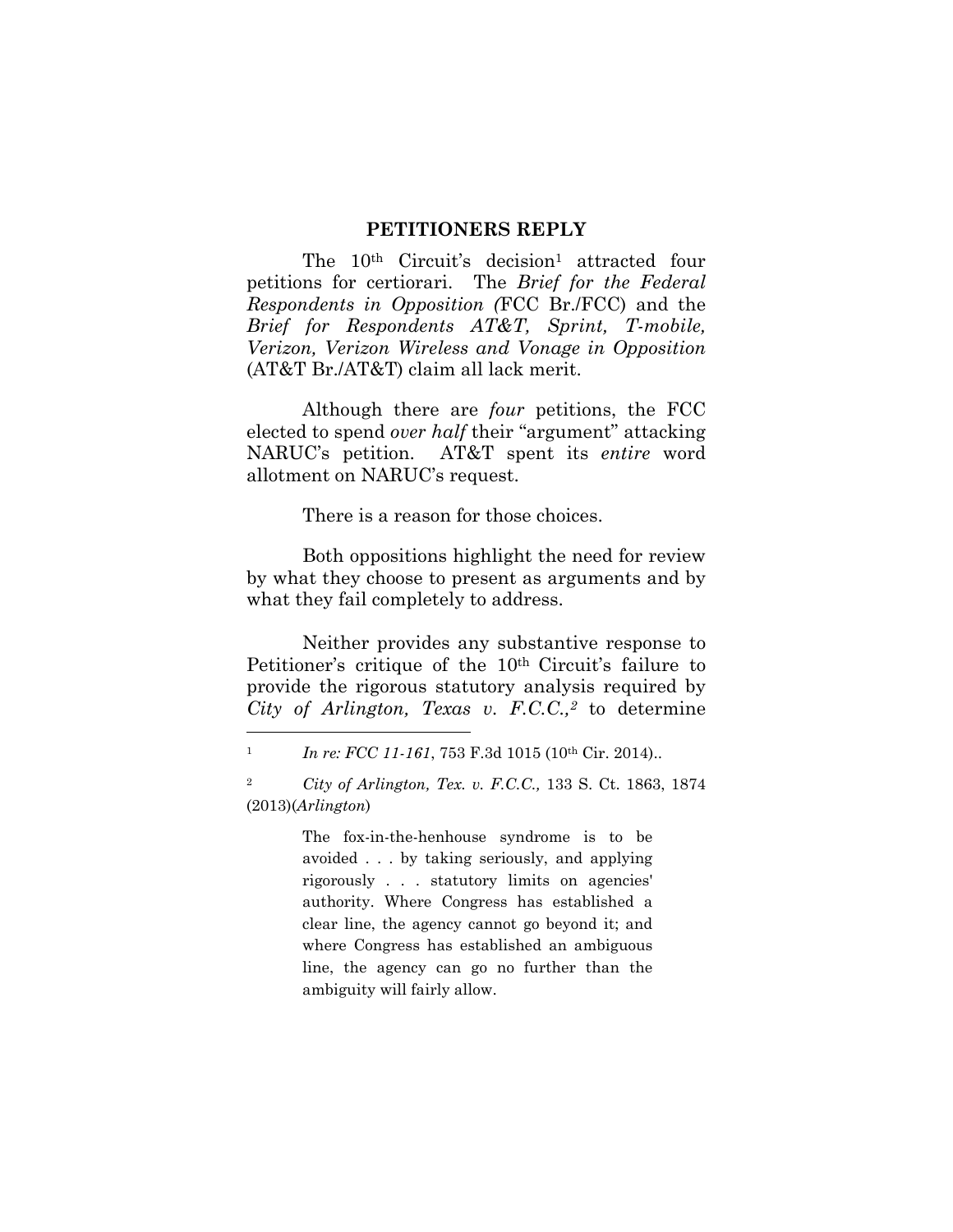when *Chevron*3 deference is appropriate. The oppositions' repetition of the gaps and flawed logic of the 10th Circuit's decision merely highlight the need for review.

### **I. Both Oppositions Reinforce the Need to Grant Review to Examine the 10th Circuit's Mis-Application of** *Chevron***.**

 Both oppositions either do not attempt to address or provide only partial response to the flaws in the 10th Circuit's decision identified by NARUC. For example, there is *no* response by either to the fact that:

 (1) the FCC's new interpretation renders surplus the mandated State role to *specifically assure the reciprocal compensation rate complies with the §252(d)(2) cost standard*;

 (2) the FCC's elimination of the State responsibility under §252(d)(2) renders surplus §252(e)(5), which permits the FCC to act *only* if the State fails to act; and

 (3) the zero bill-and-keep rate the FCC has mandated for all (even non-reciprocal) traffic bears *no* resemblance to the "bill-and-keep" arrangements the statute "does not preclude." *See,* NARUC Petition at 30-31.

<sup>3</sup>*Chevron U.S.A., Inc. v. Natural Resources Defense Council, Inc.*, 467 U.S. 837 (1984)(*Chevron*).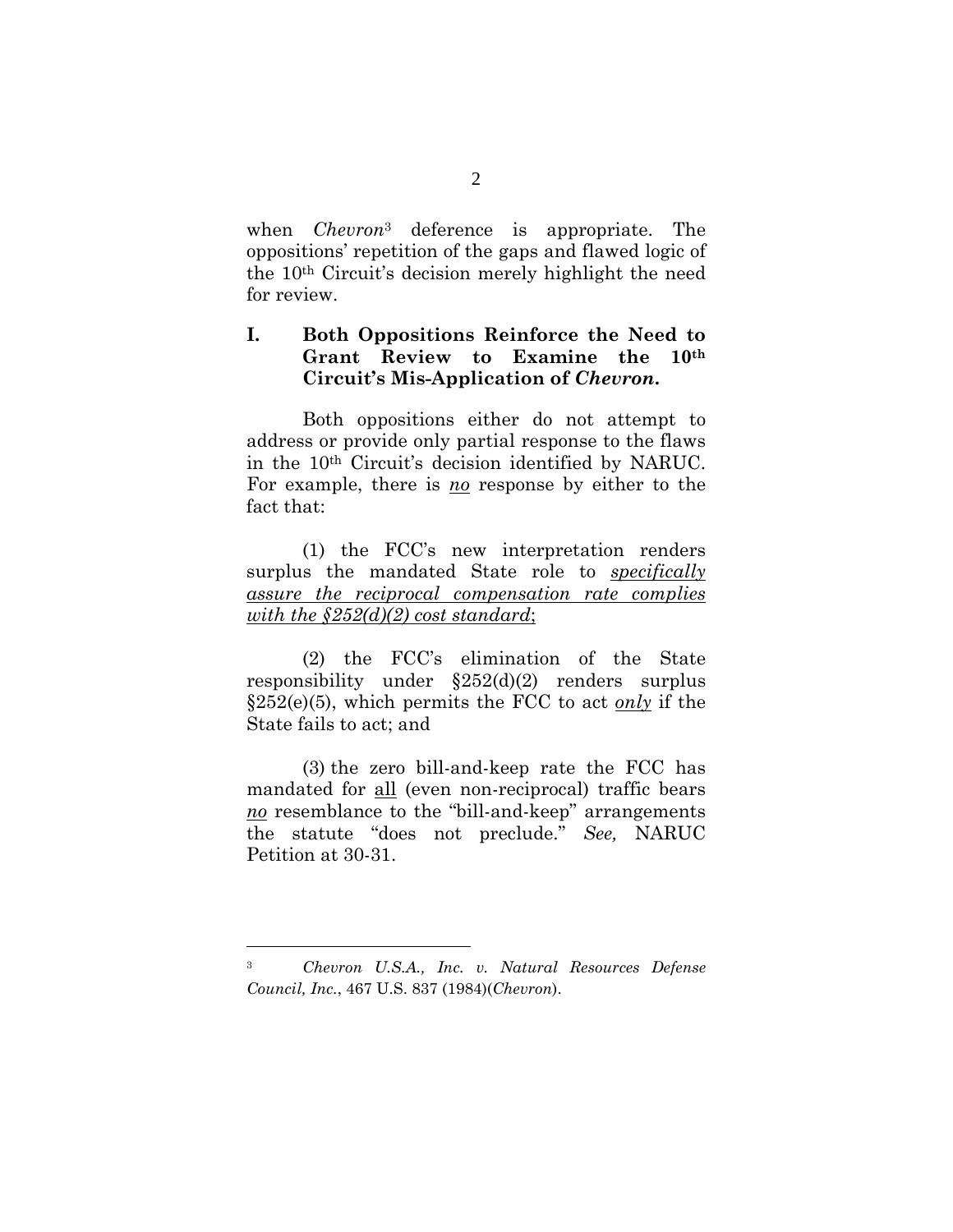Instead, the FCC proffers a naked claim that  $\S 252(d)(2)(B)(i)$  proves the agency has authority to establish that the reciprocal compensation for the additional costs of transporting or terminating calls is zero. FCC Br. at 28.

 However, that section, on its face, *only* permits States to approve bill-and-keep arrangements, and *only* under the listed conditions.

 Moreover, the FCC's claim is directly undermined by the  $$252(d)(2)(B)(ii)$  prohibition against either the "Commission, or any State commission" engaging "in any rate regulation proceeding to establish with particularity the additional costs" - *whether zero or not* – "of transporting or terminating calls." It defies logic to suggest that the FCC's has not set both interim and final rates - which this Court has found it lacks authority to do.

 NARUC's petition raises crucial issues about the 10th Circuit's application of *Chevron* and *Arlington*'s standard to "apply[] rigorously, in all cases, statutory limits on agencies' authority" to the FCC's strained interpretations of the Telecommunications Act of 1996.4

 NARUC's petition starts with a list of suspect interpretations that radically diverge from the Act as well as 16 years of FCC/court precedent.

<sup>4</sup> *Communications Act of 1934*, as amended by the *Telecommunications Act of 1996*, Pub. L. No. 104-104, 110 Stat. 56 (1996) (Act)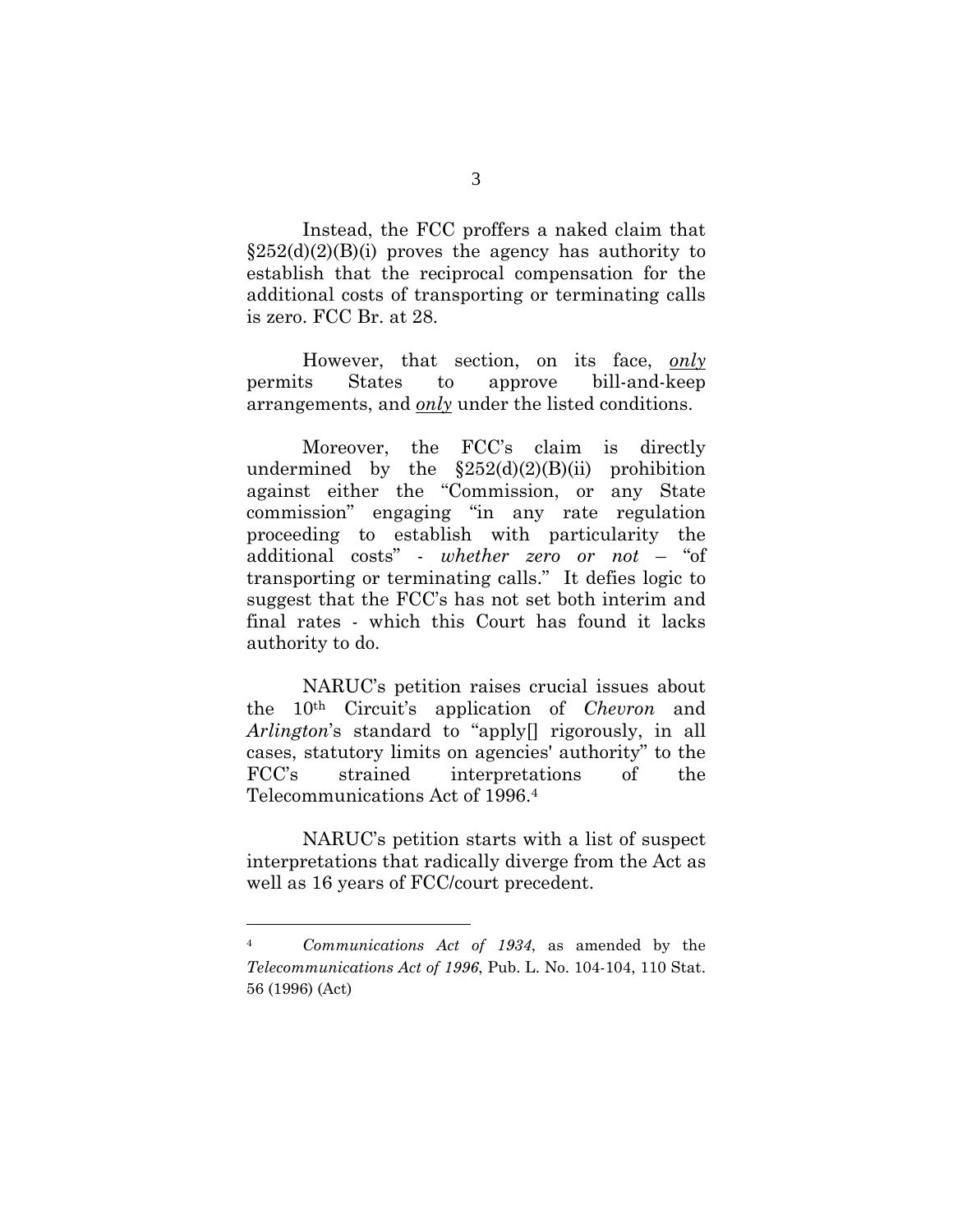All those changes, Petitioner asserts, should not have passed the required review.5 NARUC's petition cites *Chevron* 16 times focusing on how the 10th Circuit's decisions cannot be squared with the statute or cannons of construction under *Arlington*'s rigorous analysis standard.

 Yet, the FCC Br. only mentions *Chevron* twice, at 23 and 24, noting simply that - the facially flawed "interpretation" that  $\S251(b)(5)$  allows it to adopt the oxymoronic *bill-and-keep-methodology* - is "entitled to the full measure of deference under *Chevron*."

 AT&T does not even mention *Chevron* in its argument. Rather AT&T concludes, with little elaboration, that NARUC's "petition turns on idiosyncratic issues of statutory interpretation that are specific to the order and unlikely to reoccur." AT&T Br. at 12.

 To buttress its claim that no review is warranted, AT&T posits that "notably no telephone companies – the payors and recipients of intercarrier compensation the Order affects most directly – support the NARUC petition." AT&T Br. at 12-13.

 However, the same day AT&T's opposition was filed, the National Telecommunications Cooperative Association (NTCA) *representing 900 small telephone companies across the country*

<sup>5</sup> *NARUC's issue statements, Petition at i, were drafted to permit this Court to review the issues listed on pages 3-7 of the petition and vacate/remand the entire decision.*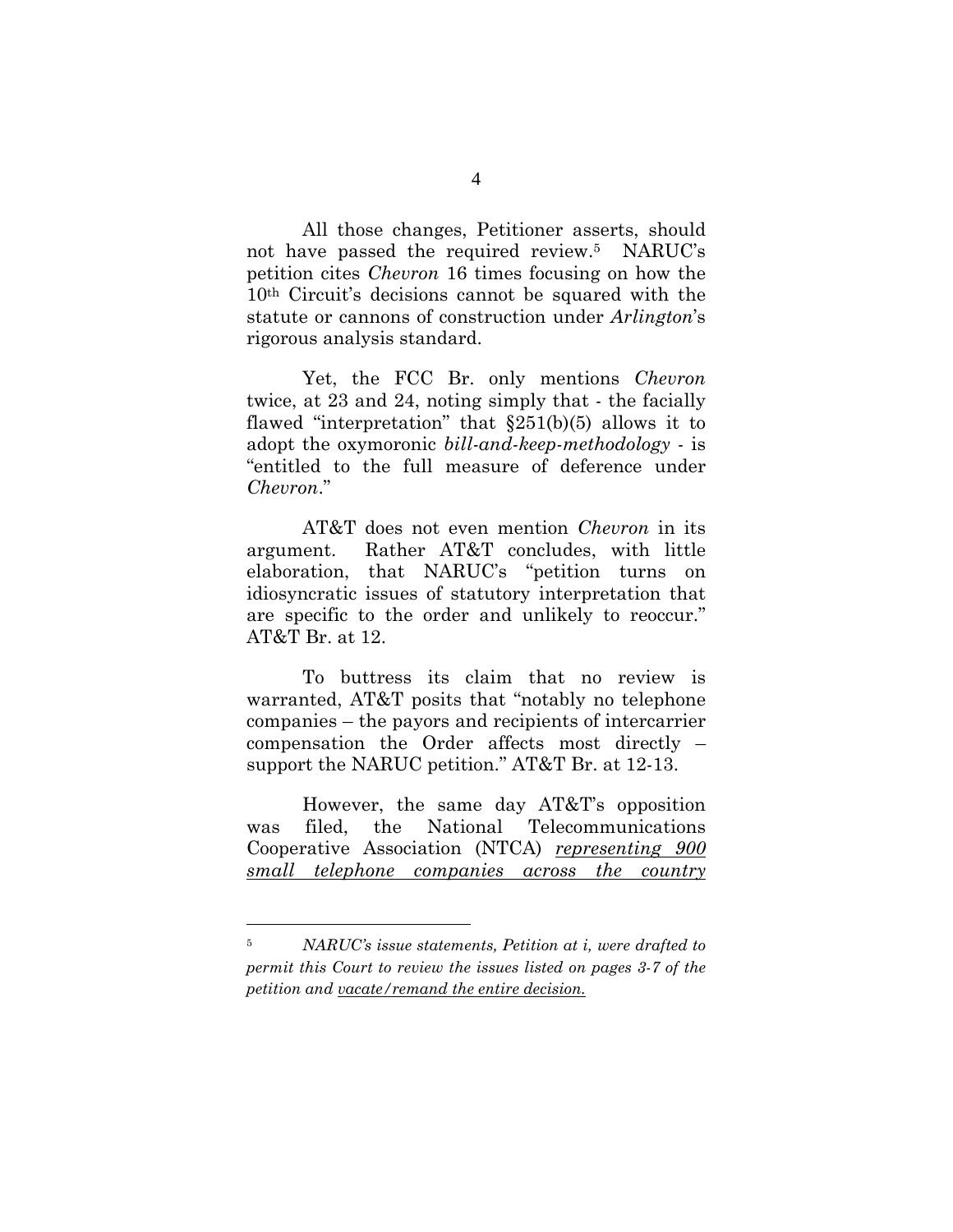"affected the most directly" by the FCC's action *did* file as respondents supporting NARUC's petition.

AT&T thus concedes that NTCA's 900 member's support of NARUC is both "notable" and persuasive evidence in favor of *granting* review. It is also "notable" that the National Association of State Utility Advocates, representing more than 40 states and the District of Columbia, also filed strongly endorsing NARUC's petition.

 For AT&T claim's to have merit, there can be no likely reoccurrence of the interplay of *Chevron/Arlington* to the 1996 Act's framework at issue here.

The frailty of that claim is obvious.

 The 10th Circuit decision cites both *Chevron* and *City of Arlington*. Its misapplication of both – across a broad range of issues $6$  - is apparent from a cursory review of the decision with a copy of the relevant statutory provisions in hand.

 There can be little doubt the decision that sanctioned the FCC's self-described *"transformational order" will* be a landmark case. It will be cited by the FCC and other agencies often, as a guide for application of *Chevron* and principles of statutory construction.

<sup>6</sup> Including those listed at the very beginning of *NARUC's Petition for Certiorari*. *See* footnote 5, *supra*.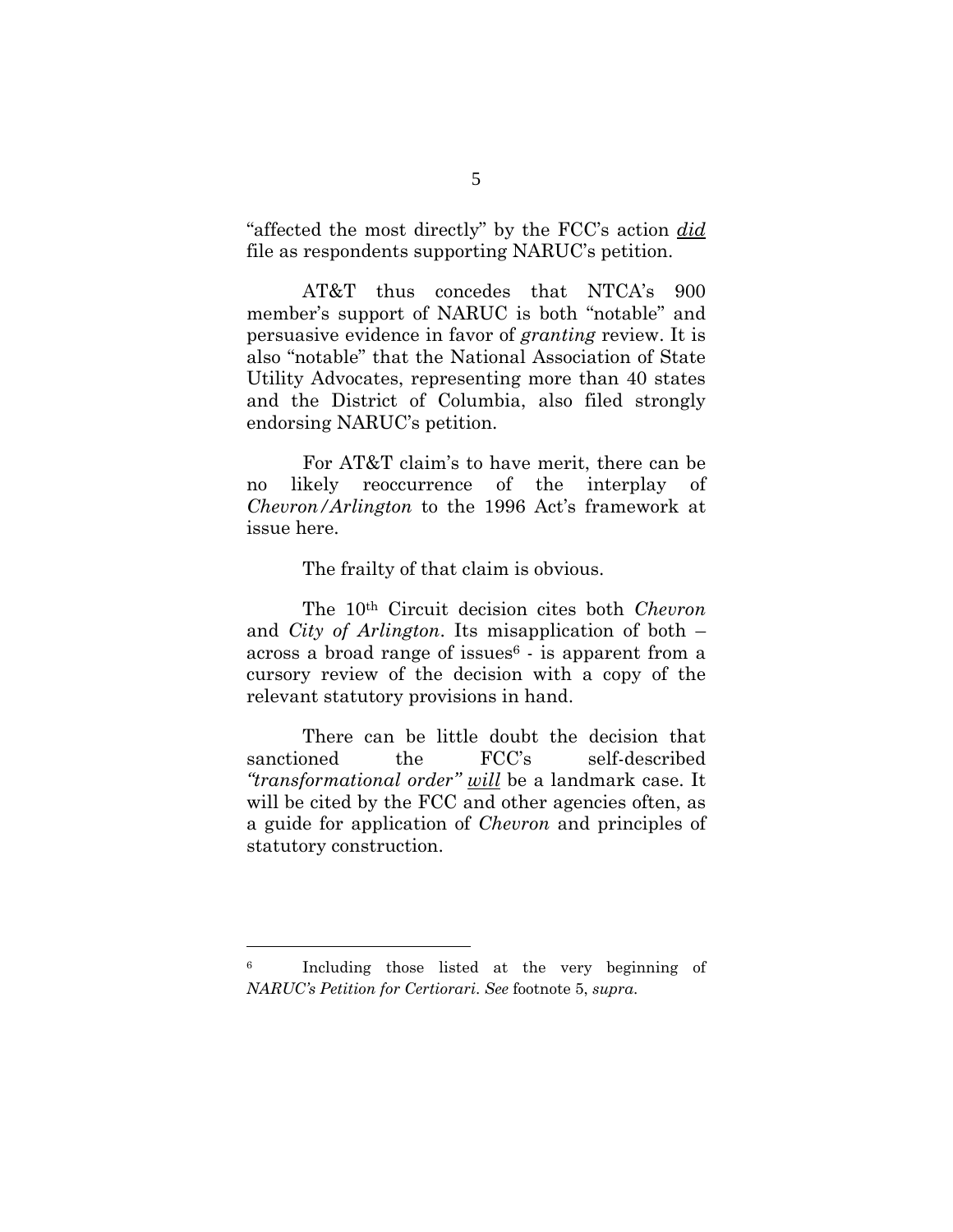There is also little doubt it has *already* had a significant impact both on NTCA's 900 members and NARUC's member commissions from all fifty States, U.S. territories, and the District of Columbia.

 AT&T's claim does not dispel the need for clarification of both the proper application of *Chevron* and the interplay of *Chevron* and specific rules of construction mandated by Congress in the Act. Review is warranted.

**II. The Oppositions Highlight the 10th Circuit's Conflict With this Court's Decision In** *Iowa Utilities Board* **and the fractured Logic of the FCC's construction of the Act's Provisions.** 

 The rest of both opposition responses, with few exceptions, consist of repeating arguments made below and then citing the 10th Circuit's confirmation of them as evidence they are correct.7

 Mere repetition of the decision's findings is not evidence that *Chevron* was properly applied – nor can it purport to be an actual response to NARUC's petition. No real justification is provided by either opposition on the clear conflict between the FCC's specifying interim and final rates and

(1) this Court's ruling in *AT&T Corp. v. Iowa Utilities Bd.,* 525 U.S. 366 (1999)(*IUB*);

<sup>7</sup> *See, e.g*., FCC Br. at 27 ("As the court of appeals explained…") and 28 ("The court of appeals correctly rejected NARUC's argument.").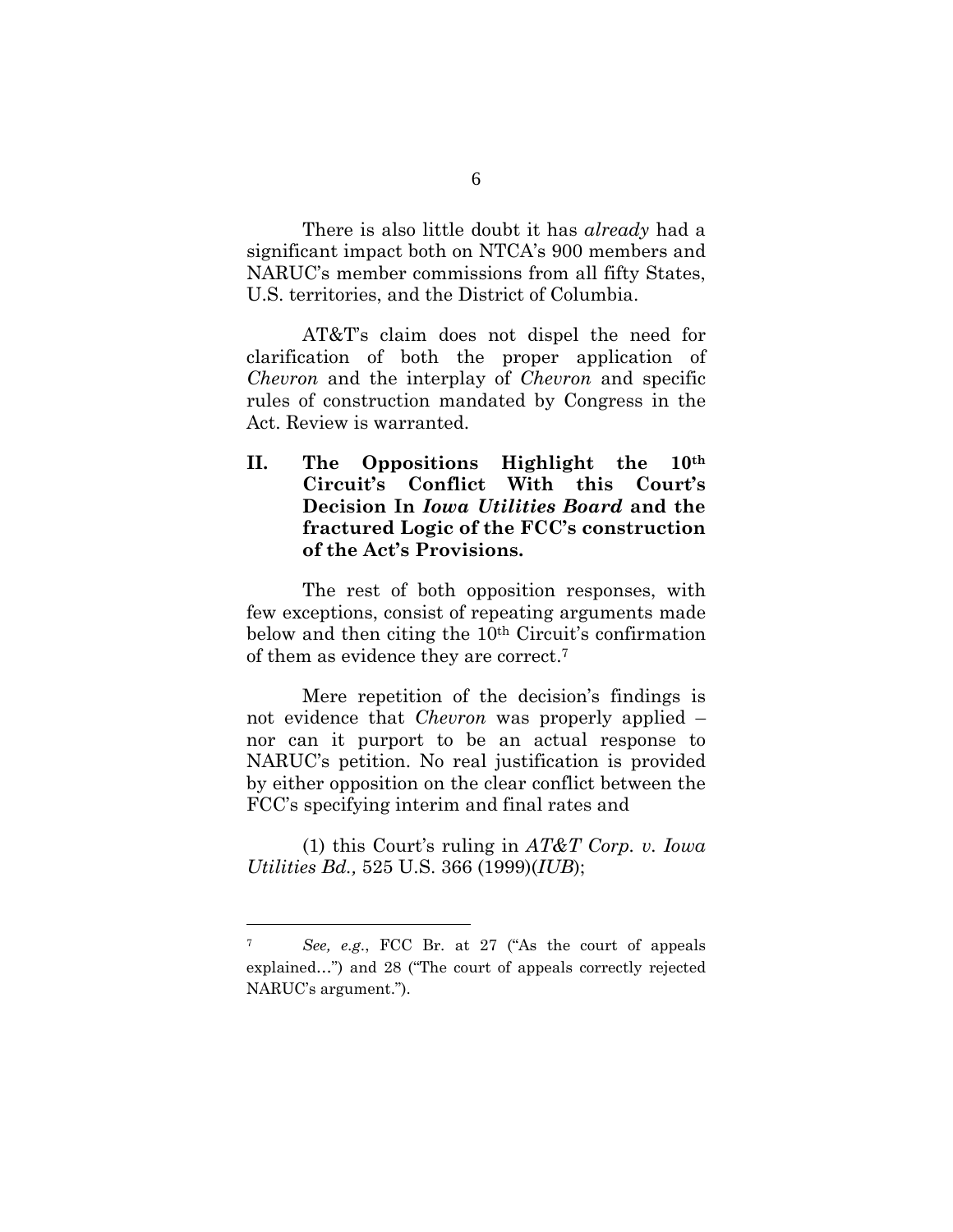(2) a "reasonable" reading of the clear statutory text; and

(3) compliance with the *Chevron*/*Arlington*  standard for the breadth of deference that can lawfully be applied.

 Rather than taking on these conflicts directly, AT&T suggests that "NARUC's petition presents fact-bound issues of error correction," (AT&T Br. at 7) but then immediately devolves into a discussion of *exclusively legal* issues, selectively quoting both statutory text and court precedent, as well as offering carefully phrased arguments NARUC has not disputed. For example, it is true, as AT&T Br. at 7 states, that "no court has held that [§]252 forecloses the FCC from adopting a default *methodology* for reciprocal compensation." (emphasis added) No Court has so held.

 But that AT&T strawman is irrelevant to the issues raised by NARUC petition. It fails to engage NARUC's actual argument that the 10<sup>th</sup> Circuit sanction of FCC authority to set rates, conflicts with this Court's instructions in *IUB,* and the 8th Circuit's decision8 on remand, which found Congress designated States to set actual rates in arbitrations.

<sup>8</sup> *Iowa Utilities Board v. FCC*, 219 F.3d 744 (8th Cir. 2000), *aff 'd in part, rev'd in part, and remanded sub nom. Verizon Communications Inc. v. FCC*, 535 U.S. 467, 257 (2002). ("Setting specific prices goes beyond the FCC's authority to design a pricing methodology and intrudes on the States' right to set the actual rates pursuant to  $\S 252(c)(2)$ .")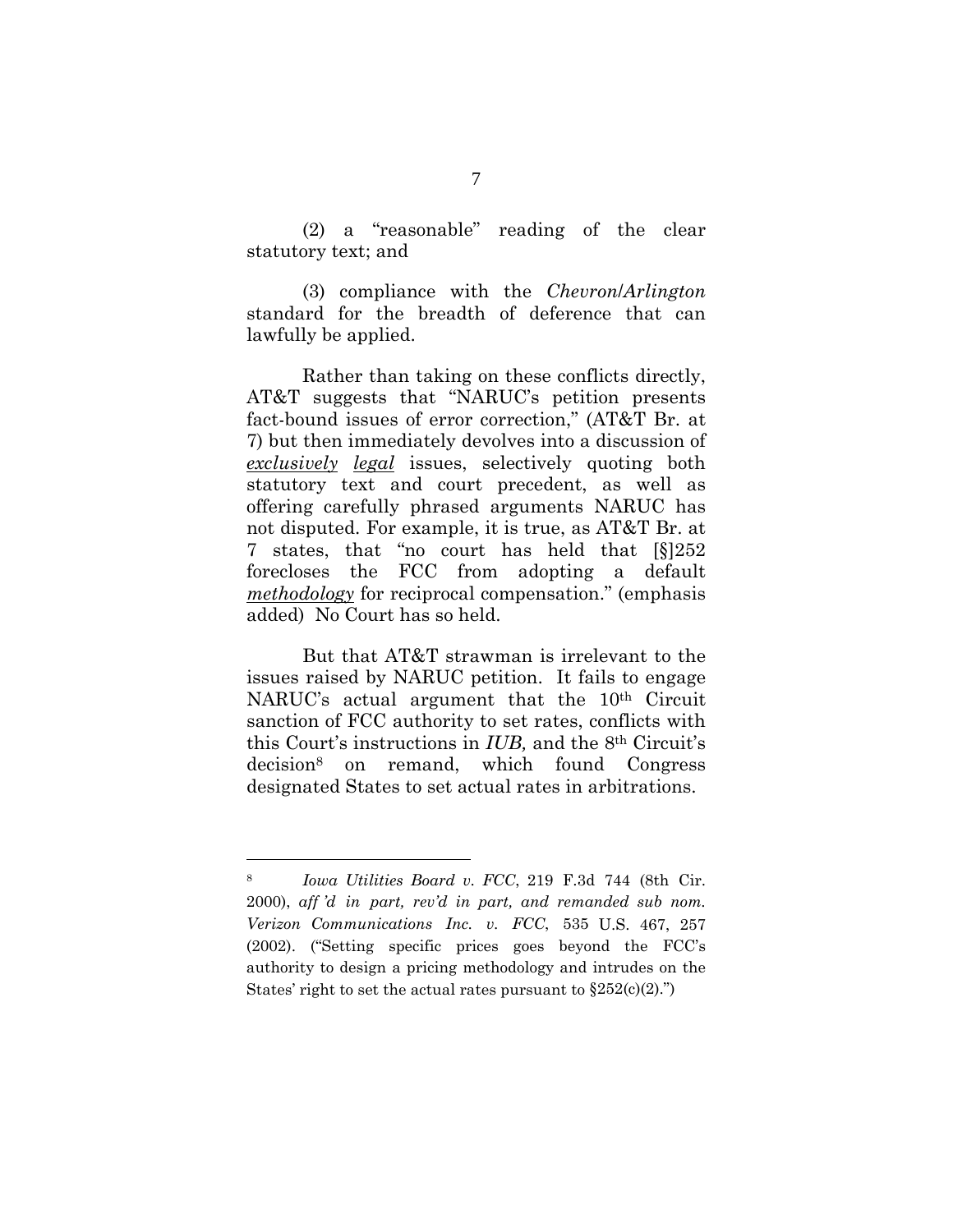Both the AT&T Br., at 9, and the FCC say that this Court's *IUB* decision applies because, as AT&T describes it, the FCC Order

> represents the "FCC's prescription…of a requisite pricing methodology" that lets States determine "the concrete result in particular circumstances."

 Exhibiting the same flawed reasoning, the FCC Br. at 29-30 explains its order conformed to *IUB* by prescribing:

> a methodology that . . . eliminates the need for intercarrier rates, while preserving State commissions' authority to arbitrate the "terms and conditions" of reciprocal compensation . . . The FCC thus did not usurp any authority granted to State commissions under a  $§252(c)$  and (d).

 The fractured logic of this FCC rationale is evident.

 The FCC says that by "eliminating the need for rates" they have *preserved the role Congress <u>assigned</u> States under*  $\frac{\$252(c)}{2}$  *– a section which* specifies that *the States*, *not the FCC*, "shall…establish any rates for interconnection, services, or network elements according to subsection [252] (d) of this section."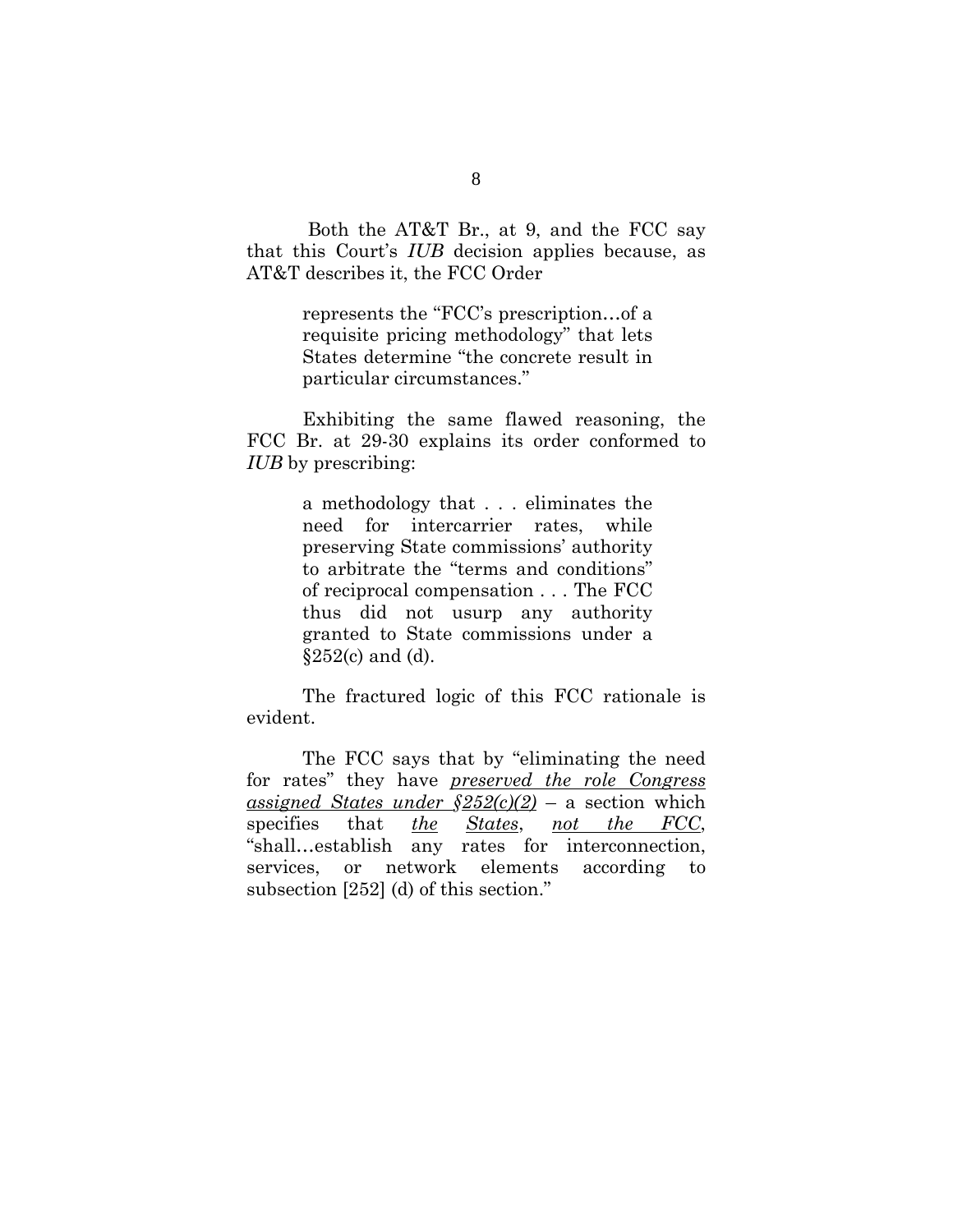It makes no sense to uphold an argument that setting both the interim10 and final rates is not actually setting the rate. Indeed, the "terms and conditions" in the FCC argument is from §252(d)(2)(A), which is captioned "*Charges* for transportation and termination of traffic. Those "terms" apply *only* to analysis of the "reciprocal compensation" *rate*.

 $\overline{a}$ 

"In 1996, the Commission adopted both a pricing methodology for States to apply… and "default proxies" (actual rates) for transport and termination...The Eighth Circuit on remand vacated the default prices, relying upon the Supreme Court…As the Order concedes, the Eighth Circuit found that "'[s]etting specific prices goes beyond the [Commission's] authority to design a pricing methodology,'" and "'intrudes on the States' right to set the actual rates...The FCC does the same thing here."

But even if we had not said this in our initial brief, the other text based arguments there - that the statute does not admit of a construction that allows the FCC to set a rate, logically, also apply to interim rates. *IUB* specifies the FCC cannot set rates. Any FCC-set rates, even if "interim", cannot be sustained. If certiorari is granted, this 10th Circuit determination re: the FCC's interim rates should be vacated.

<sup>10</sup> The FCC Br. at 28 n.9 references the 10th Circuit finding that Petitioners waived challenges to the FCC-set interim rates by not raising the argument in our initial brief. But the July 17, 2013 initial *Joint Intercarrier Compensation Principal Brief of Petitioners*, at 29-30, certainly does argue: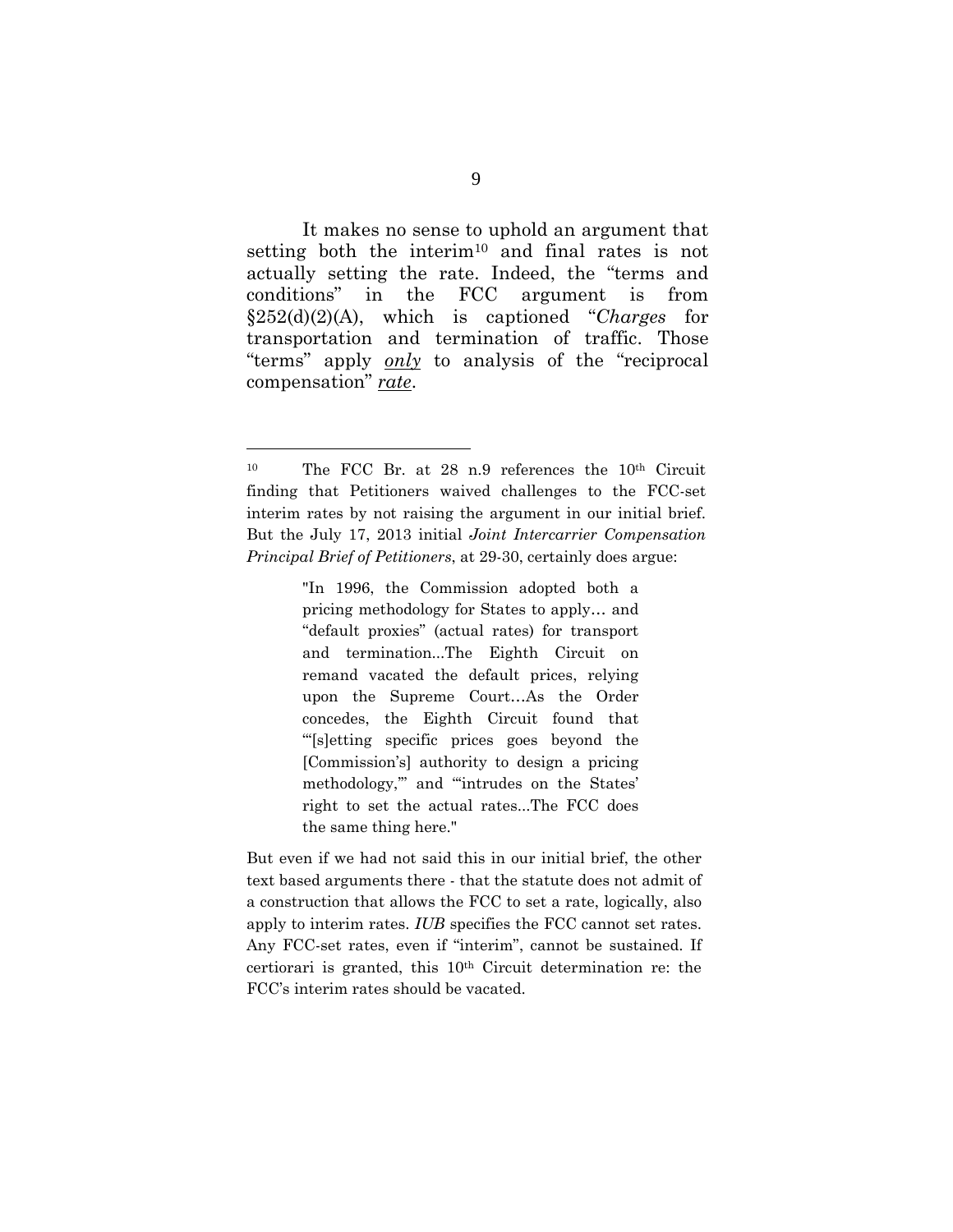Neither the FCC nor the 10th Circuit explain how a State can *ever* respond to Congress's mandate in  $\S252(d)(2)(A)$ , to "consider the terms for reciprocal compensation to be just and reasonable." If the rate is pre-ordained, it is impossible for a State to make the required determination that such "terms and conditions" "provide for the mutual and reciprocal recovery by each carrier of costs associated with the transport and termination on each carriers network facilities of calls that original on the network facilities of the other carrier." 47 U.S.C.  $§252(d)(2)(A).$ 

 AT&T Br. at 9 posits that NARUC is "not seriously contending that the decision below conflicts with" *IUB*. Actually, that is exactly what we contend. The FCC 10th Circuit-approved construction of the Act diverges from both the letter of the law, and this Court's construction of it in *IUB*.

 The 10th Circuit deferred to the FCC claim that actually setting interim and final rates is *not* actually supplanting the rate-setting task assigned States by Congress. In *IUB*, this Court notes:

> The FCC's prescription, through rulemaking, of a requisite pricing *methodology* no more *prevents the States from establishing rates* than do the statutory "Pricing standards" set forth in § 252(d).

> *It is the States that will apply those standards and implement that methodology, determining the concrete result in particular circumstances*.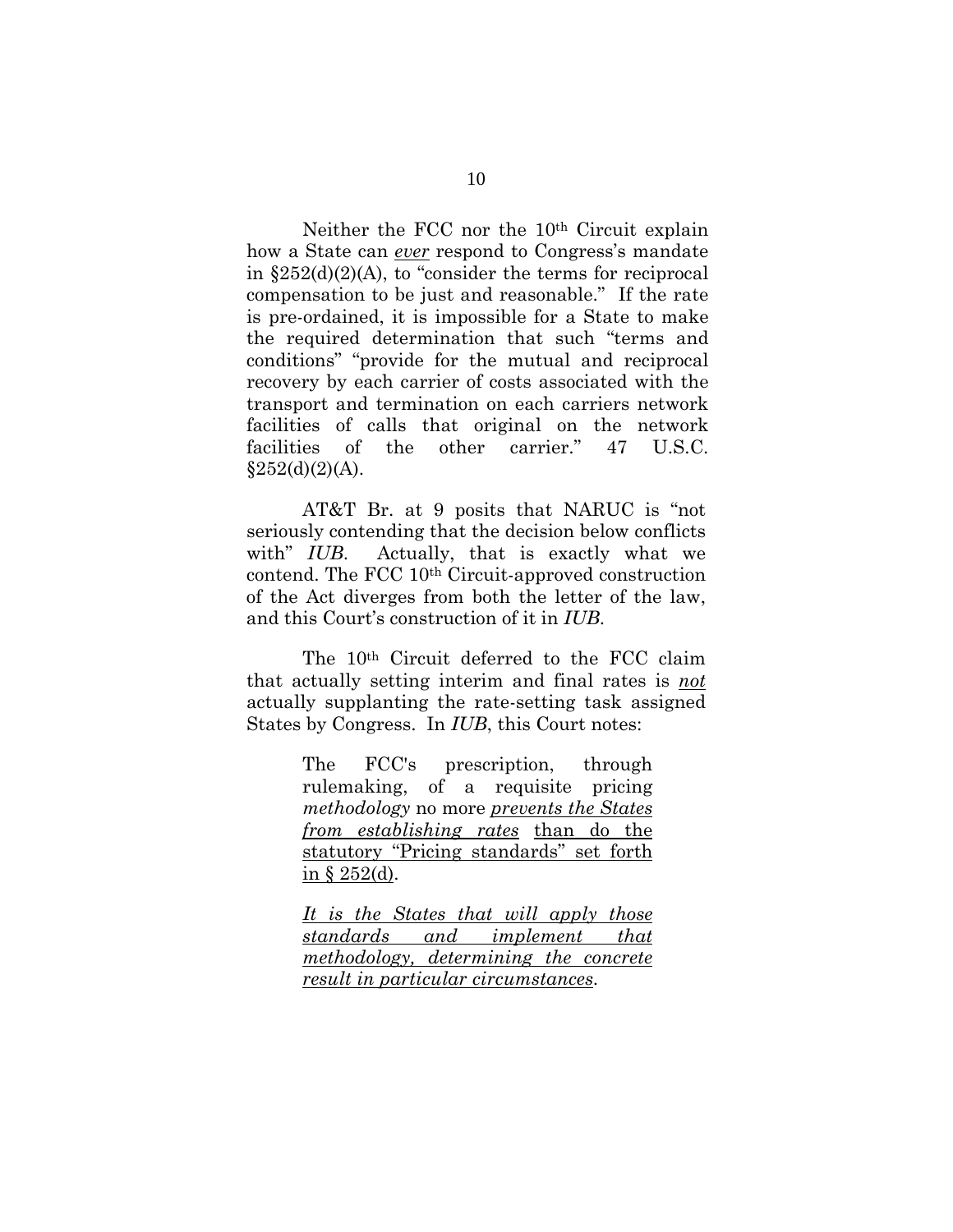That is enough to constitute the establishment of *rates*. *IUB*, 525 U.S. 366, 384 {emphasis added}

 It is difficult to comprehend how, as the 10th Circuit confirms,11 the States' ability arising under  $\S$ \$252(b)/251(c)(2)(B) to grant a carrier's requested point of interconnection can be construed as "determining the concrete result in particular circumstances" or fulfilling the role Congress assigned States in  $\S252(c)(2)\&$  d) to establish rates.

 It is even more difficult to comprehend how the FCC's proscription of a zero rate can be construed as *not*, in the words of this Court in *IUB* "*prevent(ing) the States from establishing rates*." 525 U.S. 284 {emphasis added}

 And it is impossible to understand how setting specific interim and final rates can possibly be construed as the "methodology" this Court described in *IUB*.

<sup>11</sup> *See* FCC Br. at 29 n.10 ("That state authority includes the important ability to define the "edge" of a carrier's network.'" Pet. App. 199a, 203a.) Leaving States the option, pursuant to another section of §252 – to confirm or reject a carrier's requested point of interconnection may impact some costs, but it has zero to do with setting a rate that conforms to 252(d) standards. *See*, March 27, 2015 filed *Brief of Respondent in Support of Petition for Certiorari*, 14-901, filed by NTCA, at 7-8. Allowing the States to determine the "network edge" at which FCC-mandated rates apply, does not validate this clear departure from the Congressional scheme.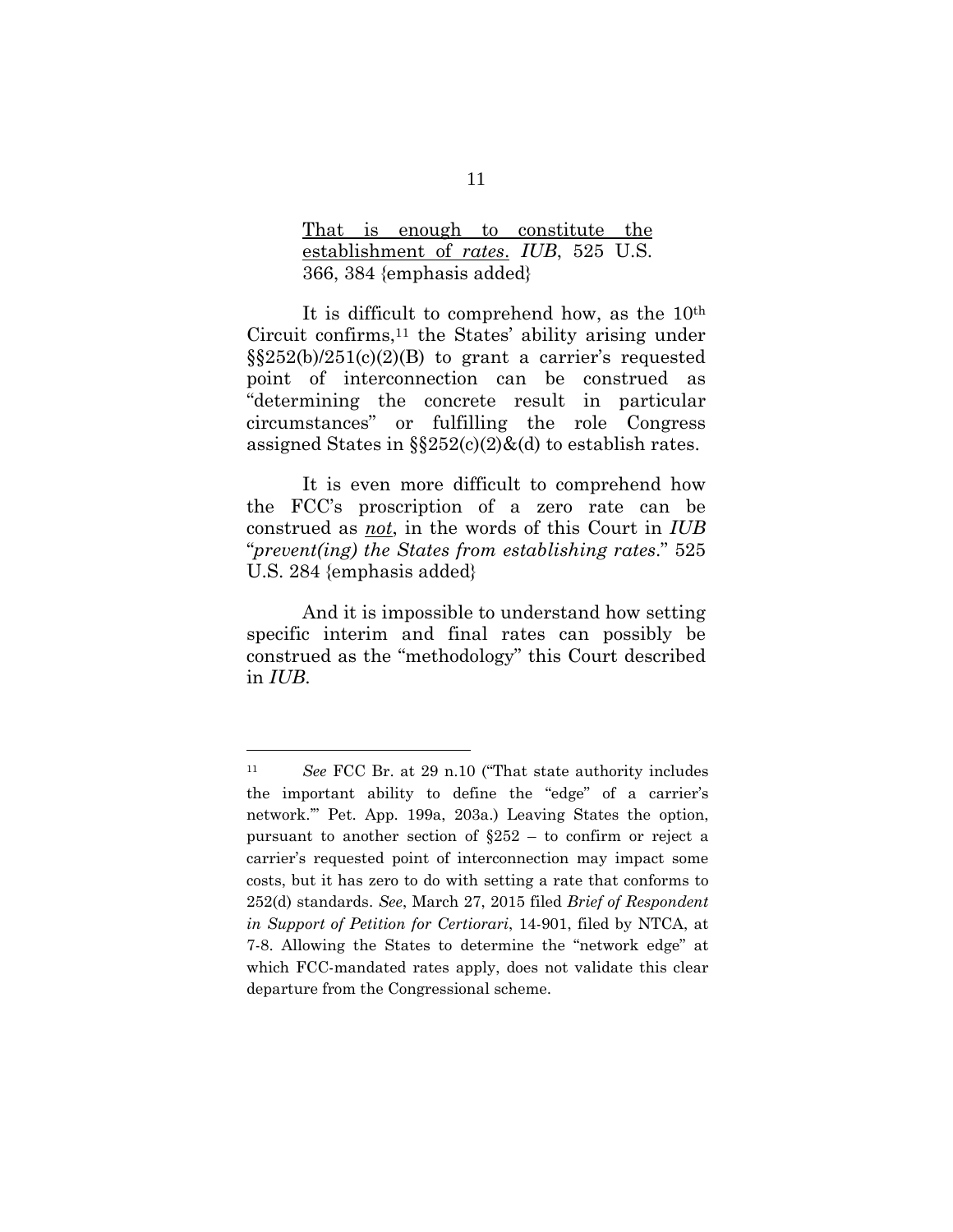Both oppositions acknowledge that *IUB* is relevant – but provide the same tortured construction adopted by the 10th Circuit to contend that decision supports the FCC's actions and does not undermine the Congressionally-assigned State role.

### *These "arguments" are reasons to grant certiorari, not deny it*.

 AT&T next paradoxically argues that, although *IUB* supports the FCC's action, it is not *really* applicable – at least as interpreted by the 8th Circuit. AT&T claims the 8th Circuit didn't address state authority to set reciprocal compensation rates, and is not relevant because that case only "addressed  $\S$ [252(c)(2)." AT&T Brief at 10.

However, if you actually read  $[\S]252(c)(2)$ , it is relevant, as it specifies States must establish rates using §252(d) standards (which includes the §252(d)(2) "reciprocal compensation" standards).

 AT&T continues, at 10, claiming the FCC order on review "by contrast" "

> addresses reciprocal compensation under [§]251(b)(5). State authority over reciprocal compensation is not found in Section  $$252(c)(2)$  or (d)(1) but instead in [§]252(d)(2), *which confers no rate setting authority*. (emphasis added.)

 Read in context, with the U.S. Code in hand, the flaws in this last "argument" are clear. The Act not only confers, it imposes an exclusive federal *mandate* on States to "establish rates" in §252(c)(2)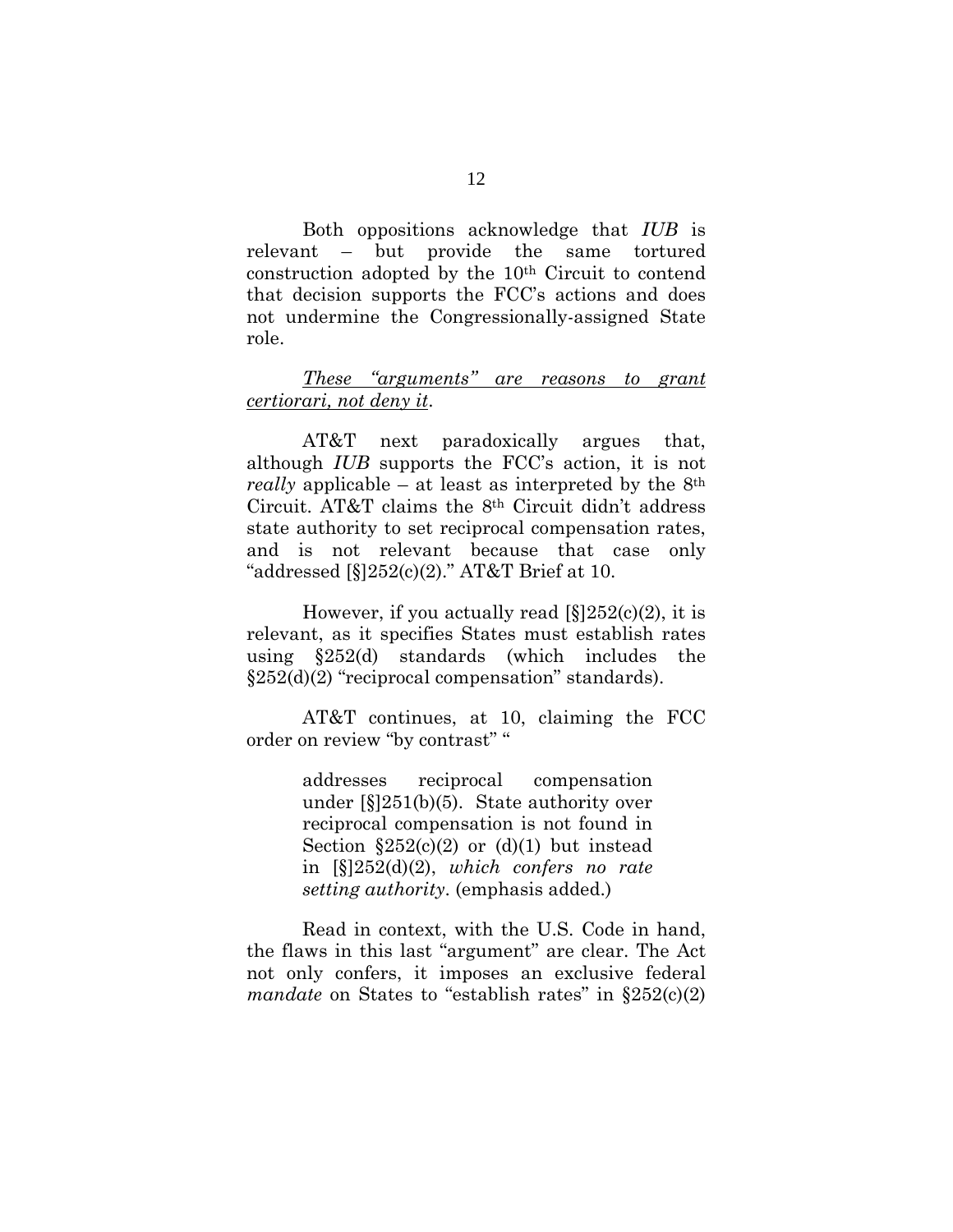using reciprocal compensation standards in  $$252(d)(2)$ .

 Certiorari is warranted to address the 10th Circuit's deviation from *IUB* and the clear text of the Act.

### **III. Certiorari should be granted to Settle the Recurring Question of Proper Application of** §**152(b) and** §**601(c)(1).**

 NARUC's petition points out that both §§ 152(b) of the 1934 Act and §601(c)(1) of the 1996 Act, by their express terms, are rules of statutory construction that *require* the FCC to "construe" preemptive portions of the Act *narrowly* and reservations of State authority *broadly*.

 In *Louisiana Pub. Serv. Comm'n v. F.C.C.*, 476 U.S. 355, 373, (1986), this Court acknowledged §152(b) "…contains not only a substantive jurisdictional limitation on the FCC's power, *but also a rule of statutory construction*." {emphasis added}

 In practice, the FCC does not consider either provision, except to claim the deference it is due makes them inapplicable. This case was no different. App.187a

 The FCC Br., at 26-27, claims a review of whether the 10<sup>th</sup> Circuit properly considered those provisions is foreclosed by this Court's decision in *IUB*.

 However, even a cursory examination of NARUC's petition demonstrates the frailty of the FCC argument.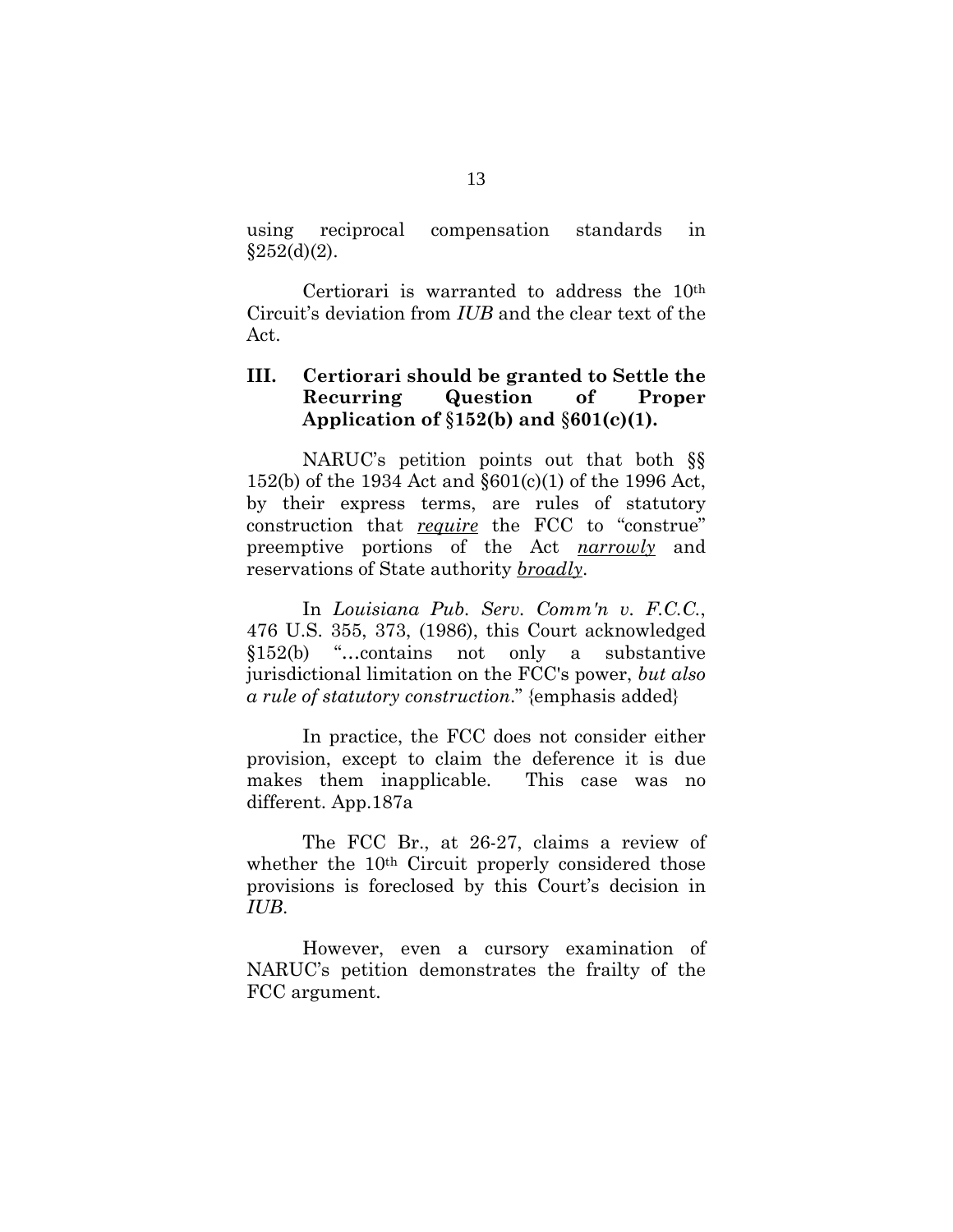Below the FCC asserted that  $\S 251(b)(5)$ reciprocal compensation includes *intrastate* access charges.

 The *IUB* Court was not faced with *anything* resembling the tortured statutory analysis accepted by the 10th Circuit that (1) reciprocal compensation includes *intrastate* access charges and (2) the FCC has final rate-setting authority for reciprocal compensation.

 The *IUB* court did not, therefore, have to consider the impact of §152(b) and §601(c) to express reservations of State authority over, *inter alia*, intrastate access charges/intrastate retail rate design. Intrastate access service is not expressly included in the scope of §251(b)(5) and even the Supreme Court has recognized that the text of  $§252(c)(2)$  requires States to set the final rate. In such cases, the unambiguous text of  $\S601(c)(1)$  and §152(b) precludes preemption of State authority over intrastate access service as well as the FCC supplanting the State rate-setting function.

In any case, one question remains outstanding. Where do these two express rules of statutory construction apply, if they do not apply to how the FCC (or Courts) construes purportedly "ambiguous" statutory text directly undermining tasks assigned by Congress to States.

The FCC's arguments and the 10<sup>th</sup> Circuits treatment of these two sections amply support the need for review. Again the FCC opposition highlights exactly why the Court should grant certiorari.